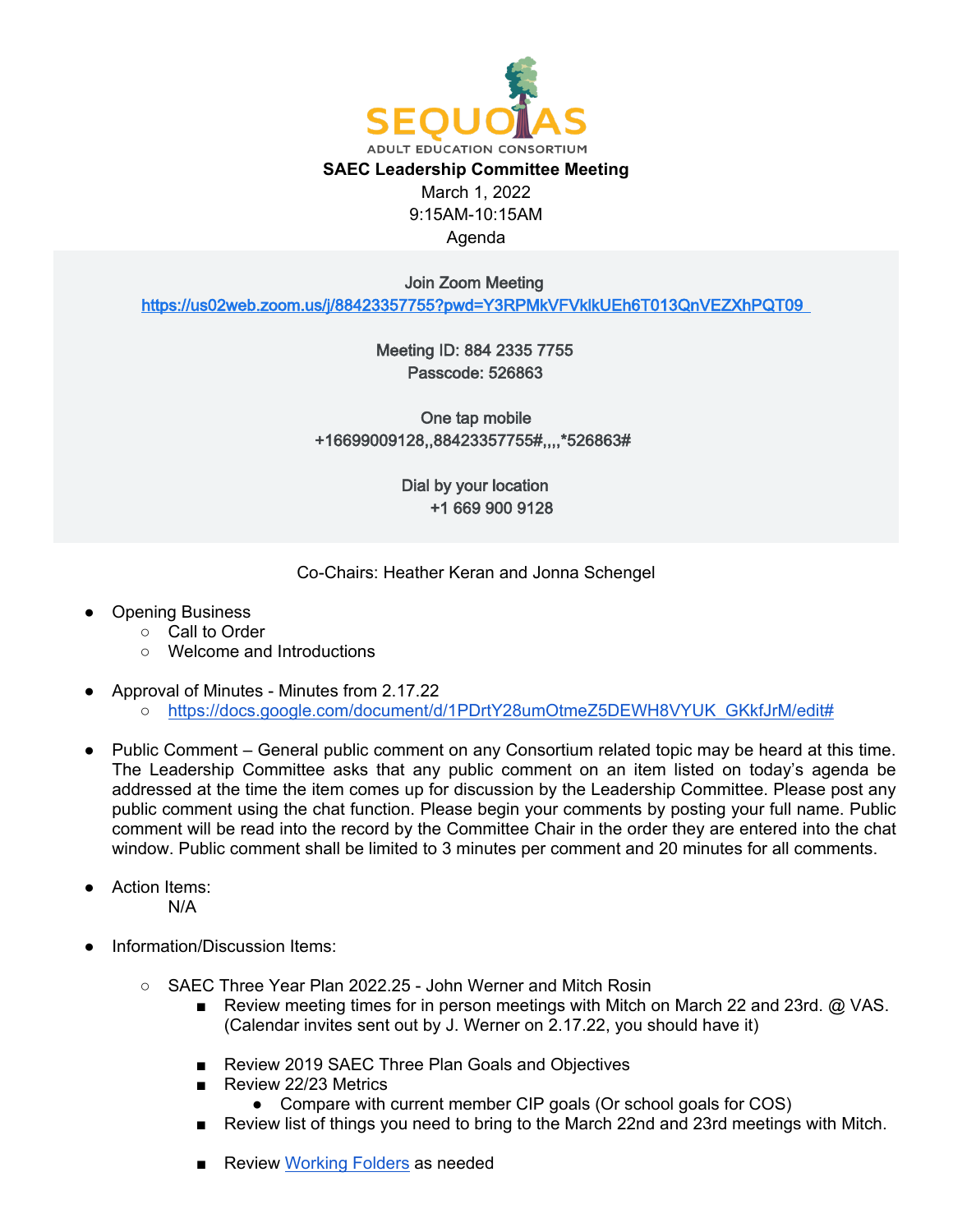- [February](https://drive.google.com/drive/folders/1XjXAyejVFCZkC1KGnfDNfjZQF943nvzW?usp=sharing) work: Section 5 [Create a plan](https://docs.google.com/document/d/1xUWGCa8rAPrY-PiOG3HXPJ9N57SjRrgx2OmlHAwjkfY/edit) to address the strategies named in Section 4. Not using the Logic Model template from last time, but include all the elements. You should have clear SMART goals for each objective/goal.
- Deliverables and Updates- Heather Keran
	- WIOA Title II
		- Continuous Improvement Plan
		- Coming: March 1, 2022 WIOA, Title II: AEFLA Program Implementation Survey
		- <https://www.cde.ca.gov/sp/ae/fg/wioa21.asp>
		- Deliverables for 2021-22: <https://www.cde.ca.gov/sp/ae/fg/wioa21datadocsched.asp>
	- CAEP Quarter 2 Fiscal Reports and Student Data Reminder
		- All CAEP Due Dates:<https://caladulted.org/DueDates>
- Professional Development Needs Heather Keran
	- SAEC Back to School PD Event in August 2022.
		- Review last year's event
		- Vision for 2022 event
	- WIOA II Technology and Distance Learning Plan Symposium
		- Registration for OTAN's annual Technology and Distance Learning Symposium (TDLS), which will take place online from March 2nd to 4th, is open.
		- Registration:<https://tdls.otan.us/Registration/>
- Curriculum
	- Edgenuity Contracts ending soon. Time to renew
		- Time to update the courses in Edgenuity for 2022.23
			- Spreadsheet with contract years and costs: [https://docs.google.com/spreadsheets/d/1-7GGz6bMG-](https://docs.google.com/spreadsheets/d/1-7GGz6bMG-X5Ld3W4IqXW_Jx6p6xYnxHxfTdDm7ZQos/edit#gid=0)[X5Ld3W4IqXW\\_Jx6p6xYnxHxfTdDm7ZQos/edit#gid=0](https://docs.google.com/spreadsheets/d/1-7GGz6bMG-X5Ld3W4IqXW_Jx6p6xYnxHxfTdDm7ZQos/edit#gid=0)
			- History: [https://drive.google.com/file/d/1uanuiQcLQoD-vf-](https://drive.google.com/file/d/1uanuiQcLQoD-vf-OTvuxYCKzuVyGL79v/view?usp=sharing)[OTvuxYCKzuVyGL79v/view?usp=sharing](https://drive.google.com/file/d/1uanuiQcLQoD-vf-OTvuxYCKzuVyGL79v/view?usp=sharing)
			- Sunrise consortium 2022-25 contract at April SAEC Board Meeting. Action in April.
- $\circ$  J. Werner out 2.25.22 through 3.20.22 (UPDATED)

## **Reminders:**

- Member Effectiveness Report Schedule
	- Last year's [Member Effectiveness Reports](https://drive.google.com/drive/u/0/folders/1wr841k1LQIABFWmsMyaR_LOYhaj7fTjV)
		- This year's schedule
			- October SAEC Report: Enrollment
			- November 2021 SAEC Report: Outcomes, Hanford Adult, Tulare Adult
			- December 2021 Visalia Adult, Corcoran Adult
			- February 2022 College of the Sequoias, Lindsay Adult ○ Debrief presentations
			- March 2022 Cutler-Orosi, Farmersville
- Program Area Governance Committee meeting dates John Werner
	- Emails for newly hired teachers
	- ESL Carmen Becerra
		- October 1, 2021 1:30PM 3:00PM
			- December 13, 2021 1:30PM 3:00PM